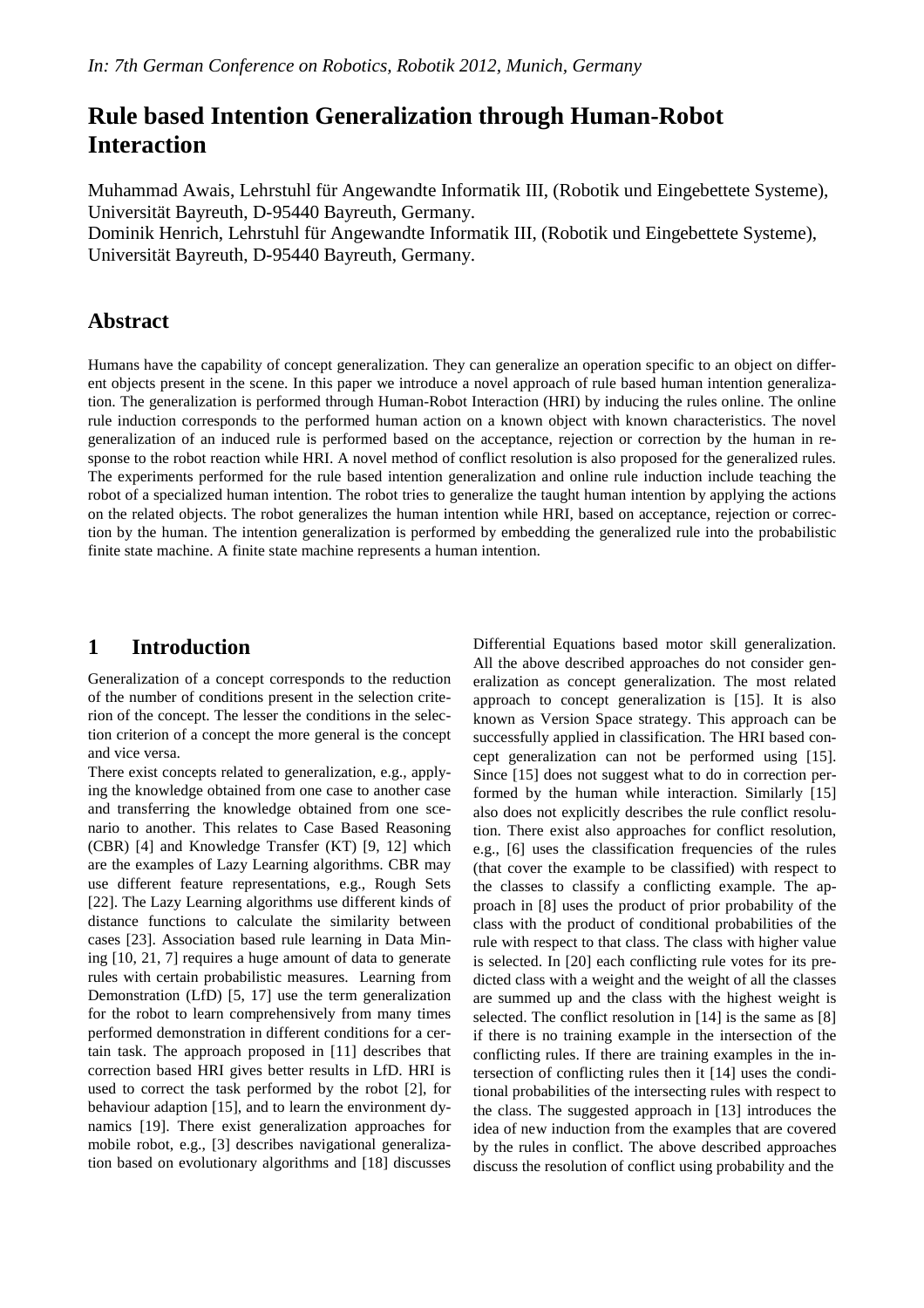frequency of the class and by inducing new rules. No approach tries to focus on the antecedents of the rule that influence classification. Along with concept based generalization, the conflict resolution of rules is also suggested based on the importance of individual antecedents of the rule. The presented approach is confined to the generalization relating to the reduction of the concept criterion as described earlier. The application of these generalized rules in the intuitive HRI improves the interaction capabilities of the robot as the robot can interact more intelligently by performing the actions that are not explicitly taught to the robot.

The remainder of this paper is organized as follows. In the Section 2 a brief introduction of the probabilistic state machines representing the human intentions is given. Section 3 describes the online rule induction and generalization approach. Section 4 discusses the rule conflict resolution. Section 5 describes the experiments, performed using the proposed approach. In the end, the Section 6 concludes the approach described in this paper.

## **2 Probabilistic State Machines**

The probabilistic Finite State Machines (FSMs) [1] are used to recognize and react according to the human intentions. Each FSM consists of a tuple, i.e.,  $FSM = \langle Q, \Sigma, S_1, S_n, \delta \rangle$ . The set *Q* consists of the states *S i* = 1,.., *n* of a FSM. The set  $\sum$  corresponds to the set of the human actions  $a_{x_i}$   $x = 1,...,m$  for a state  $S_i \in Q$ . Each action  $a_{\mu}$  has a probability value with respect to a state  $S_i$ , i.e.,  $P(a_x | S_i)$ . There exists an action  $a_{ki} \in \Sigma$  for each state  $S_i \in Q$  such that the probability of  $a_{ki}$  for the state  $S<sub>i</sub>$  is greater than the probability of all the other actions  $a_{ji} \in \sum$  at the state  $S_i$ , i.e.,

$$
\forall S_i \in Q \colon \exists a_{ki} \in \Sigma \colon \bigvee_{j=1, j \neq k}^{m} a_{ji} \text{ it holds that } \Big[ P(a_k \mid S_i) > P(a_j \mid S_i) \Big]
$$

For each state  $S_i$  the sum of the probabilities of all the action adds up to 1, i.e.

$$
\forall S_i \in Q \land \forall a_{xi} \in \sum it \ holds \ that \ \sum_{x=1}^m P(a_x \mid S_i) = 1
$$

The start and final states of the FSM are represented by  $S_1$  and  $S_n$ . In a general probabilistic FSM (**Figure 1**), the action  $a_{ji}$  represents the  $j<sup>th</sup>$  action at the state  $S_i$  such that and it leads to the same state  $S_i$ . The action  $a_{ki}$  represents the  $k^{th}$  action at state  $S_i$  and it leads to next state  $S_{i+1}$ .



**Figure 1** A General Finite State Machine

## **3 Rule Generalization**

We introduce an approach for human intention generalization based on the rule generalization. The rule generalization corresponds to the generalization of the transition conditions of FSMs. The transition conditions correspond to the actions  $a_{ki}$  for the FSMs, discussed in Section 2. Each transition condition corresponds to a rule that is generalized using HRI. After recognizing the human intention the robot also reacts according to the generalized rules that will be described in the Section 5. The rules are induced online while HRI. The rule generalization is performed by HRI based on the idea of concept generalization. The robot generalizes the induced rules by applying them on a group of related objects. The group of objects corresponds to those objects that are similar to the object in some respect on which the human has performed the operation. The process of rule generalization is performed according to the following steps

- 3.1 Grouping of the objects
- 3.2 Online rule induction
- 3.3 Rule application
- 3.4 Rule generalization

#### **3.1 Grouping of the objects**

The objects of similar characteristics are grouped together. The system is given the characteristics of the objects and it classifies the object based on the similar characteristics. For example, if we have a group of the following objects, i.e., jug, plate, bowl, book, note book, shirt and, trousers. Then the jug, plate and bowl will fall into one class, book, and note book will fall into second class and shirt, and trousers will fall into third class. The reason is that the jug, plate and bowl have the similar characteristic of being broken along with other characteristics. The book, note book, shirt, and, trousers do not have the characteristic of being broken. Similarly the shirt and trousers can be dirty and book and note book do not have the characteristic of dirtiness. There may be more than one different characteristics present in the different classes.

#### **3.2 Online rule induction**

The objects present in the scene are known to robot. They belong to classes which are already known too. The robot also understands the human actions and the changes in the scene occurred due to the human action. The characteristics of the objects present in the scene are also known to the system. If an action sensible by the robot is performed by the human on an object with known characteristics, then the robot induces a rule considering the characteristics of the object as the antecedents and the performed action as the consequent of the rule.

#### **3.3 Rule application**

For generalization based on HRI, the robot applies the induced rules on the suitable objects present in the scene.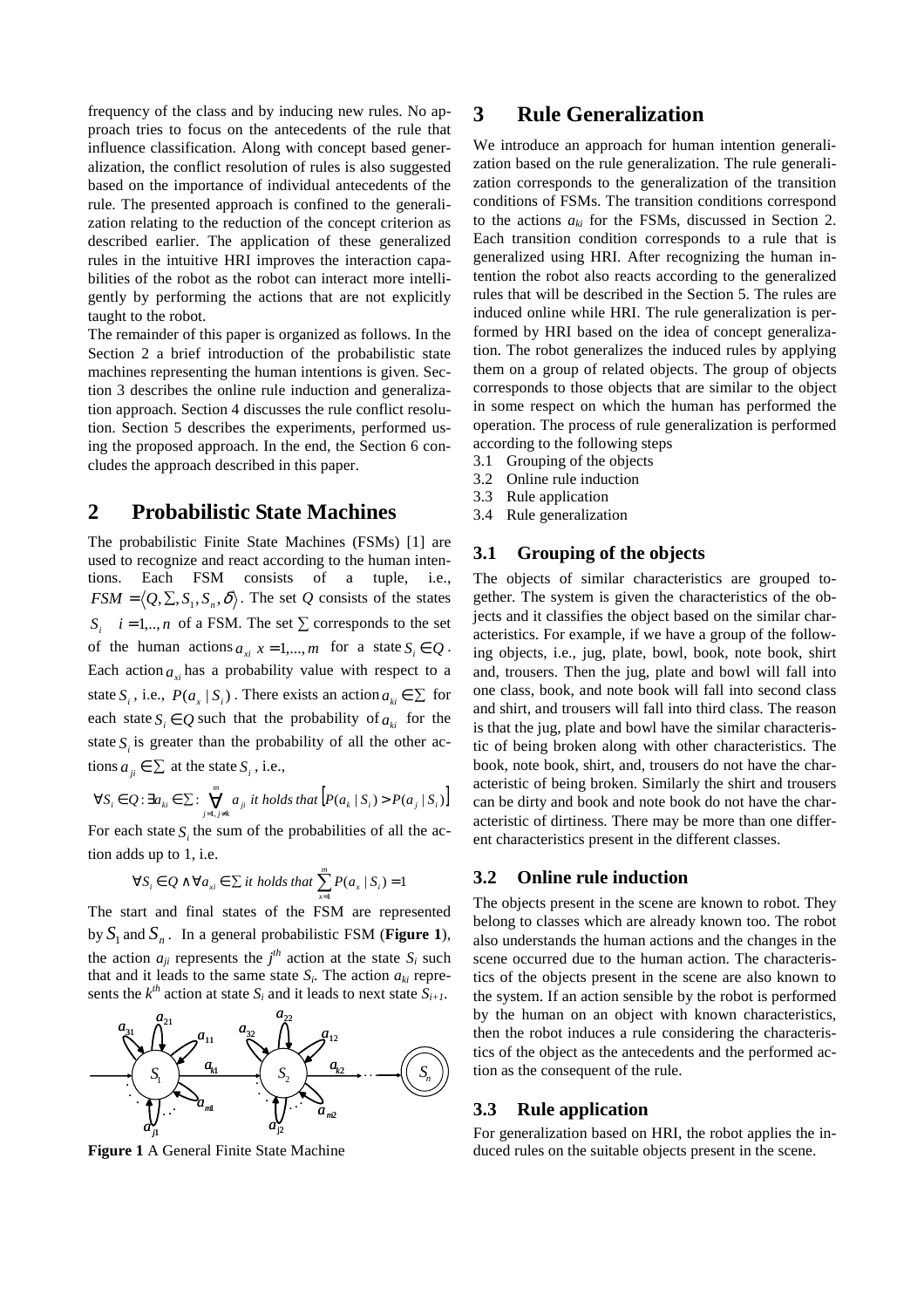A set *S* of hypotheses is created, i.e.  $S = \{ \langle L, R, O \rangle_1, \ldots, \langle L, R \rangle \}$ *L*, *R*,  $O_{h}$ . The set *S* consists of *h* hypotheses. Each hypothesis  $\langle L, R, O \rangle$ <sub>*i*</sub> consists of a list  $L_i$ , a rule  $R_i$ , and object

 $O_i$ . The List  $L_i$  corresponds to a set of characteristics that are similar in the object  $O_i$  present in the scene and the antecedents of rule *R<sup>i</sup>* , in hypothesis *i*.

#### **3.4 Rule generalization**

In the process of generalization the robot applies the rule  $R_h$  on the object  $O_h$  of the *h* hypothesis of set  $S = \left\{ \langle L, R, O \rangle_{1}, \dots, \langle L, R, O \rangle_{h} \right\}$ . The robot expects the feedback from the human for the application of rule  $R_h$  on the object  $O<sub>h</sub>$ . Generalization is performed based on the human action in response to robot's rule application.

The robot expects three kinds of responses from the human. The human can accept the robot's action. The robot's action can be rejected or can be corrected by the human along with rejection. In the generalization algorithm (**Figure 2**), the input of the algorithm includes set *S* of hypotheses that is generated in the rule application step. The robot can recognize the *n* objects present in the scene and the related characteristics of the *n* objects. Input :

• *Human feed back*

- *n known objects O in the scene*
- *Changes in scene due to human action are known*
- *Characteri stics of the objects in the scene*

• 
$$
S = \left\{ \langle L, R, O \rangle_{1}, \dots, \langle L, R, O \rangle_{h} \right\}
$$

*Hypotheses generated in rule applicatio n section*

Output :

Procedure : *Possible Generaliza tion of rules*

- 1 FOR − *all h Hypotheses*
- 2 *Exectue* (*Consequent*  $(R_h)$ ,  $O_h$ )  $2-$
- 3- IF Reward (Accepted)  $3-$
- $4 RULE \_ UPDATE (L_h, R_h)$  $4-$
- 5 END IF  $5-$
- 6 IF Reward (Rejected)  $6-$
- $7 \mathbf{L} = R\_DIFFEREN \, CE(R_h, L_h)$
- 8- $RULE\_UPDATE(L, R<sub>h</sub>)$  $8-$
- 9 END IF  $\mathbf{Q} =$
- 10 − IF Reward (Rejected + Corrected)
- $11 \qquad L = RC\_DIFFERE NCE(R_h, O_h)$
- 12  $RC\_RULE\_UP\,DATE(L, R_h, A_{\text{correction}}, O_h)$  $12-$
- 13 END IF
- 14 END FOR

#### **Figure 2** HRI based rule generalization

The human feedback and the changes occurred in the scene due to the human actions are also known to the robot. The output of the algorithm is the possible generalization of the rules in the hypotheses set *S* . The algorithm proceeds by applying the consequent part of rule *Rh* on the object  $O_h$  for each hypothesis  $\langle L, R, O \rangle_h$  in the set *S* (line 1-2, **Figure 2**). If the human accepts the robot's action then the rule  $R_h$  is updated (line 4, **Figure 2**) by replacing the antecedents of rule  $R_h$  with the list  $L_h$  (line 1-3, **Figure 3**).

1-RULE\_UPDATE(L,R)

2 – R.Antecedent={}

3 - R.Antecedent = L

**Figure 3** Update of the antecedents of rule *R* by list *L*

If the robot action is rejected by the human (line 6, **Figure 2**) then the difference between the rule  $R_h$  and the  $L_h$  is performed (line 7, **Figure 2**). The difference between *R<sup>h</sup>* and  $L_h$  results in a list  $L$  that contains the elements that belong to  $R_h$  but do not belong to  $L_h$  (line 1-5, **Figure 4**).  $R$  *DIFFERENCE*  $(R, L)$ 

 $2 - R : \{a_1, a_2, a_3, ..., a_p\}$  $3 - L: \{ch_1, ch_2, ch_3, ..., ch_q\}$ *A*  $: R \setminus L$  *st*  $a_i \in R \land a_i \notin L \land i \ge 1$ 

5 – RETURN *A* 

**Figure 4** Relative complement of *L* with respect to *R* 

The rule  $R_h$  is updated (line 8, **Figure 2**) by replacing the antecedents of rule  $R_h$  with the list **L** (line 1-3, **Figure 3**). The list **L** is produced at line 7, **Figure 2**. If the human not only rejects the robot action but also corrects the robot action (line 10, **Figure 2**) then once again the difference between the rule  $R_h$  and the characteristics of the object  $O_h$  is performed (line 11, **Figure 2**). The  $O_h$  corresponds to the characteristics of the object *O* in the *h* hypothesis of set *S*. The set *S* exists in the input of algorithm given in **Figure 2**. The difference results in a list **L** that contains the elements that belong to  $O_h$  but do not belong to  $R_h$ (line 1-5, **Figure 5**).

 $2 - R : \{a_1, a_2, a_3, ..., a_p\}$  $3 - O: \{ch_1, ch_2, ch_3, ..., ch_q\}$ 5 – RETURN *A A*  $\cdot$  *O*  $\setminus$  *R st ch*<sub>*i*</sub></sub>  $\in$  *O*  $\land$  *ch*<sub>*i*</sub>  $\notin$  *R*  $\land$  *i* ≥ 1  $R = DIFFERENCE (R, O)$ 

**Figure 5** Relative complement of *R* with respect to *L* 

The rule  $R_h$  is updated (line 12, **Figure 2**) by replacing the antecedents of rule *Rh* with the list **L** (line 1-3, **Figure 6**). The list **L** is produced at line 11, **Figure 2**. The consequent of rule  $R_h$  is replaced by the human correction (line 4, **Figure 6**). The Induced Rule (*IR*) for the newly constructed rule is also updated (line 5, **Figure 6**).

1 − RC \_ RULE \_UPDATE (L, R, A, C)

- $=\{ \}$ 2 − R.Antecedent =
- $3 R$ . *Antecedent*  $= L$
- $4 R$ Concequent = A
- $5 R \cdot IR$ . Antecedent = C,  $R \cdot IR$ . Consequent = A

```
Figure 6 Update of rule R and related Induced rule (IR)
```
The rules that are generalized by the process of REJECT and REJECT plus CORRECT are tested before they are moved into the transition pool. The rule generalized by REJECT may lead to false generalized rule. There can be two cases of false generalizations. In Case 1, if the (Induced Rule) *IR* is applied on an object of another class then the intermediate generalized rule (*IGR*) will be false generalization. The *intermediate generalized rules* (*IGRs*) correspond to the rules that are produced by the result of ACEPT, REJECT or REJECT plus CORRECT, per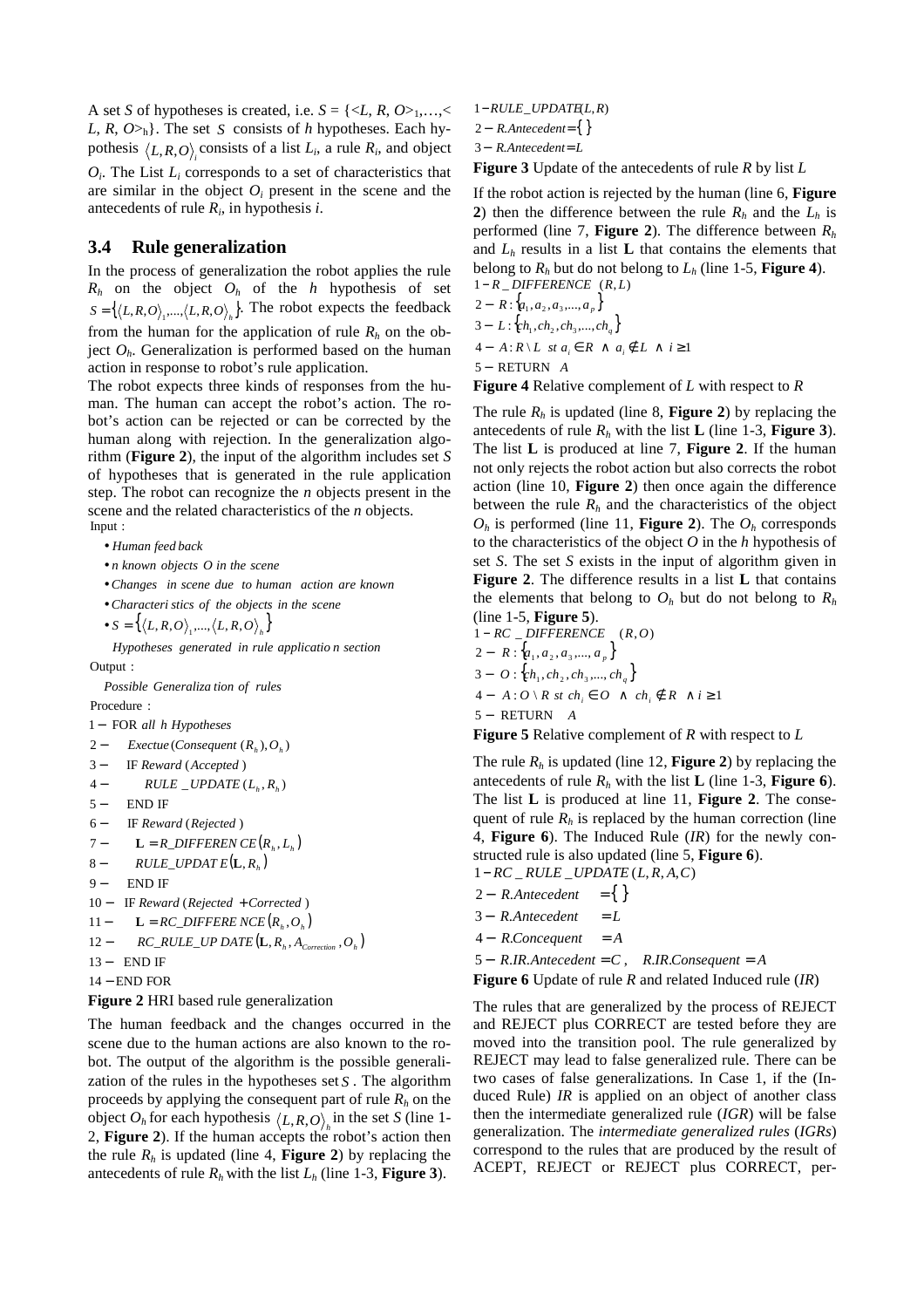formed by the human while the process of generalization (**Figure 2)**. For example, if *IR* and the characteristics of the object are as under

*IR* : IF {*Dirty*, *Plate*, *Intact*} THEN *W.B* (*Wash Basin*) Object : {*Shirt*, *Dirty*, *Good*}

Then the *IGR* due to REJECT (line 6-9, **Figure 2**) will be *IGR* : IF {*Plate*, *Intact*} THEN *W.B*

In Case 2, if *IR* is applied on the object of the same class and if the *IGR* does not contain all the necessary antecedents then *IGR* will be a false generalization. For example, if *IR* and the characteristics of the object are as under

*IR* : IF  $\{A, B, C, D\}$  THEN A

Object : {*A*, *B*, *D*}

Then the *IGR* due to REJECT (line 6-9, **Figure 2**) will be  $IGR$  : IF  $\{C\}$  THEN A

If *B* and *C* are the necessary antecedents with respect to the action A then *IGR* is a false generalization. Similarly in case of REJECT plus CORRECT, there exist two cases. In Case 1, if *IR* is applied on an object of another class then the *IGR* will be a false generalization. For example, if *IR* and the characteristics of the applied object are as under

*IR* : IF {*Dirty*, *Plate*, *Intact*} THEN *W.B*

Object : {*Shirt*, *Dirty*, *Good*}

Then the *IGR* due to REJECT plus CORRECT (line 10- 13, **Figure 2**) will be as under

*IGR* : IF {*Shirt*, *Good*} THEN *W.M* (*Wash Machine*)

*IR* : IF {*Shirt*, *Dirty*, *Good*} THEN *W.M* 

In Case 2, if the necessary antecedents are not considered then the *IGR* will be a false generalization. For example, if *IR* and the characteristics of the object are as under

*IR* : IF {*A*, *B*, *C*, *D*} THEN A

Object : {*A*, *B, D, E*}

Then the *IGR* due to REJECT plus CORRECT (line 10- 13, **Figure 2**) will be as under

*IGR* : IF  $\{E\}$  THEN **A** 

*IR* : IF {*A, B, D, E*} THEN **A**

If *B* and *E* are the necessary antecedents with respect to the action **A** then *IGR* is a false generalization. Therefore the *IGRs* are first tested with the procedure (**Figure 7**) and then moved into the transition pool. The false generalization only occurs if the object belongs to a different class. The input to the procedure (**Figure 7**) is the set **IGR**. Each  $IGR_i$ ,  $i=1,..., M$  has its corresponding *IR*. The output of the procedure (**Figure 7**) is the set of *IGRs* with corrected generalization problems. All the *IGRs* are tested for all the related objects (line 1, 2 **Figure 7**) present in the scene. The related object with respect to an *IGR<sup>i</sup>* corresponds to the object that has all the characteristics concerned to the *IGR<sup>i</sup>* . After *IGR<sup>i</sup>* is applied (line 3, **Figure 7**), the human responds by accepting, rejecting or rejecting and correcting the robot reaction.

If the human accepts the robot reaction then intersection is performed between the  $IR_i$  concerned to  $IGR_i$  and the characteristics of the object  $O_j$  and  $IGR_i$  is updated (Fig**ure 3**) with the results of intersection (line 4-6, **Figure 7**). The intersection (line 5, **Figure 7**) is performed due to the fact that it results in all the necessary antecedents.

)( *and concerned Induced Rule IR* : IGR ( ) *Input Set of Intermedia te Generalize d Rule IGR*

: *Output IGRs*

: *Procedure*

1−For all *IGR*<sub>i</sub>

- 2 For − *j i all applicable Objects O for IGR*
- 3 − *i j Apply IGR on O*
- 4 IF(*REWARD* =="ACCEPT")
- 5  $\bf{L} = INTERSECTION (Characteri site(O_j), IGR_i, IR)$
- $6 RULE \_ UPDATE \left( L, IGR \right)$  $6-$
- 7 ELSE IF(*REWARD* = "REJECT")
- 8  $L = R$  *DIFFEENCE* (*IGR*<sub>*i*</sub></sub>*.IR*, *Characteristic*  $(O_j)$ )
- $9 RULE \_ UPDATE$   $(L \cup IGR_i$ . Antecedent  $s, IGR_i$
- $10 IF(REWARD == "REIECT + CORRECT")$
- 11  $L = RC\_DIFFERENCE (IGR_i, IR, Characteristic (O_i))$
- 12  $RC\_RULE\_UP\ DATE(L, IGR_i, A_{\text{Correction}}, Characteristic(O_i))$  $12-$
- 13 END IF
- 14 END FOR
- 15 END FOR

 **Figure 7** Evaluation of *IGRs* for false generalization

The intersection (line 5, **Figure 7**) considers the similar characteristics of the object  $O_j$  (on which the robot has performed the action) and the antecedents of the induced rule of the *IGR<sup>i</sup>* . For example, if we consider the example of Case 2 in REJECT case described earlier, i.e.

 $IR_i$  : IF  $\{A, B, C, D\}$  THEN A,

 $IGR_i$  : IF  $\{C\}$  THEN A,

and  $O_j$ : {*E, B, G, F, C*}.

The object  $O_j$  will contain all the necessary antecedents as the action is accepted for  $O_j$ . After acceptance (line 4-6, **Figure 7**) the *IGRi* will be as under

*IGR<sup>i</sup>* : IF {*B, C*} THEN A.

If the human rejects the robot reaction then the difference (see **Figure 4)** is performed (line 7-8, **Figure 7**). The difference specifies the unconsidered necessary antecedents that are added to  $IGR_i$  (line 9, **Figure 7**). The updated *IGR<sup>i</sup>* is made available in the set **IGR** as it may require further necessary antecedents. If an *IGR<sup>i</sup>* generated due to REJECT plus CORRECT and results in a false generalization. Then that  $IGR_i$  is corrected by adding the necessary antecedents. If the human rejects and corrects the reaction then the  $IGR_i$  is updated (line 11-12, **Figure 7**). This rule  $IGR_i$  is once again made available in the set **IGR** to be tested. The *IGR<sup>i</sup>* .*IR* corresponds to the characteristics of *O<sup>j</sup>* and *ACorrection* (line 12, **Figure 7**). The *IGR<sup>i</sup>* generated only due to accept (line 4-6, **Figure 7**) are added to the transition pool.

#### **3.5 Transition pool**

The *IGRs* are added to the transition pool. In the process of generalization of *IGRs* (see **Figure 8),** each *IGR<sup>i</sup>* present in the transition pool is matched against another rule *IGR<sup>j</sup>* . If both the rules match, i.e., the consequent of both the rules  $IGR_i$  and  $IGR_j$  are similar and at least one antecedent in both the rules is similar.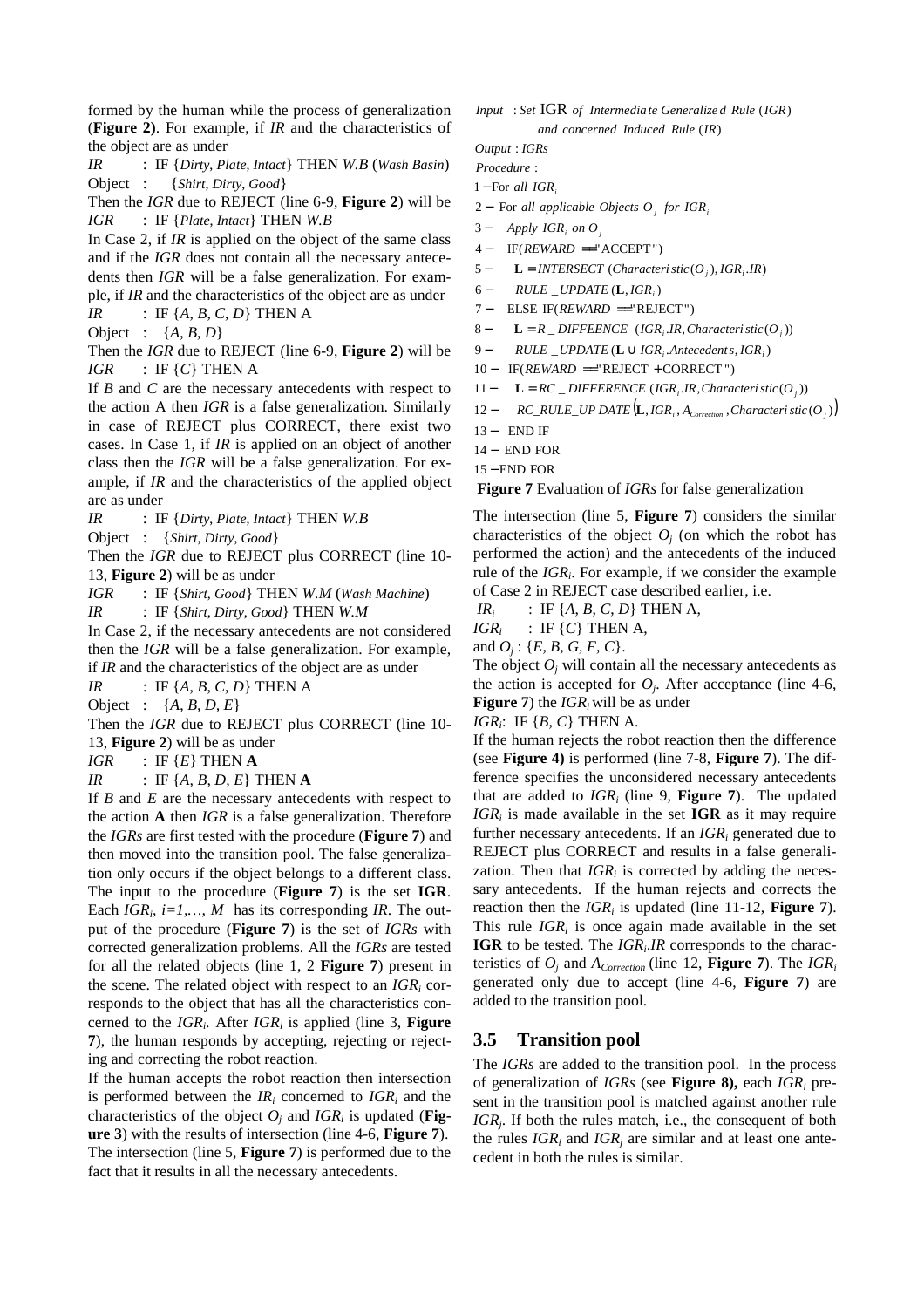

**Figure 8** Generalization of *IGRs* in transition pool

Then intersection of the antecedents of the both the rules is performed, i.e.

> $a_z \in \{$  antecedents of  $IGR_z$  $\}$   $z \ge 1$  $IGR_z$ .consequent =  $IGR_{i|j}$ .consequent *a*<sub>z</sub> ∈ IGR<sub>j</sub>.antecedent *a*<sub>z</sub> ∈ IGR<sub>i</sub>.antecedent  $IGR_z : IGR_i \cap IGR_j$

The rules  $IGR_i$  and  $IGR_j$  are dissolved into another rule *IGR<sup>z</sup>* with the similar consequent and possibly few numbers of antecedents as compared to *IGRi* and *IGR<sup>j</sup>* . If the rule is completely generalized then it is moved into pool of generalized rules otherwise it is sent back to the pool of intermediate generalized rules (**Figure 8)**. The *IGRs* are kept in the transition pool until they are completely generalized. There are two cases in which the rules are considered completely generalized. The Case 1 corresponds to the rules that have only one antecedent left. The Case 2 corresponds to the rules that can not be further generalized after **C** cycles of generalization in the transition pool. A generalization cycle corresponds to the fact that an *IGR<sup>i</sup>* in the transition pool once again come into the transition pool (**Figure 8)**.

## **4 Rule Conflict Resolution**

The proposed approach for rule conflict resolution takes into account the significance of each antecedent of a rule to resolve the conflict. An antecedent of a rule corresponds to a known characteristics of a known object observed in the scene. The significance of an antecedent is termed as the *importance factor*. The importance factor of an antecedent can have the value in an interval of 1 and 0, i.e., *Imprtance Factor*  $(A) \in [1,0]$ . The importance factor of an antecedent is calculated as under

#### *Importance Factor* =  $\sigma / \Omega$

σ : *Number of times a characteristics is selected* 

 Ω : *Number of times a characteristics is considered* Each characteristic known to the robot is assigned an importance factor. The importance factor of the characteristics are updated while HRI. For example, an object has characteristics  $ch_1$ ,  $ch_2$  and  $ch_3$  and the robot has performed an action *A* on that object according to the IR, i.e.

$$
IR \qquad : IF \quad \{ch_1, ch_2, ch_5\} \quad THEN \qquad A
$$

$$
Object : \{ch_1, ch_2, ch_3\}
$$

If the human has accepted the action *A* then the rule will be generalized as under

*IGR*:IF 
$$
ch_1, ch_2
$$
 THEN A

The considered  $(\Omega)$  characteristics are the antecedents corresponding to the induced rule, i.e.,  $ch_1$ ,  $ch_2$  and  $ch_5$ . The selected ( $\sigma$ ) characteristics correspond to the antecedents that remain in the rule, i.e.,  $ch_1$  and  $ch_2$ .

## **5 Experiments**

The experiments are performed with a robotic arm of 6 degrees of freedom. HRI based experiments are performed by performing different known actions (**Figure 9**). The human picked and placed a specific speckled object into the speckled object rack (**Figure 9**). The robot picked and placed all the speckled objects into the concerned rack. Although the robot has not observed the human actions concerning all speckled objects, but due to the generalization capability picked and placed all the speckled objects.



**Figure 9** Intention generalization by HRI

The graph (**Figure 10** Left) represents the generalization capability of the robot. The generalization axis represents the no of objects acted upon by the robot while reacting to the recognized human intention. The green bars represent the results with generalization and brown bars represent without generalization. The graph (**Figure 10** Right) shows the rule conflict results.



**Figure 10** Graphs for intention generalization by HRI

The RDS [8], CN2 [6] and C5.0 [20] produce false result as they use probability for conflict resolution. They do not consider importance of individual antecedents in a rule.